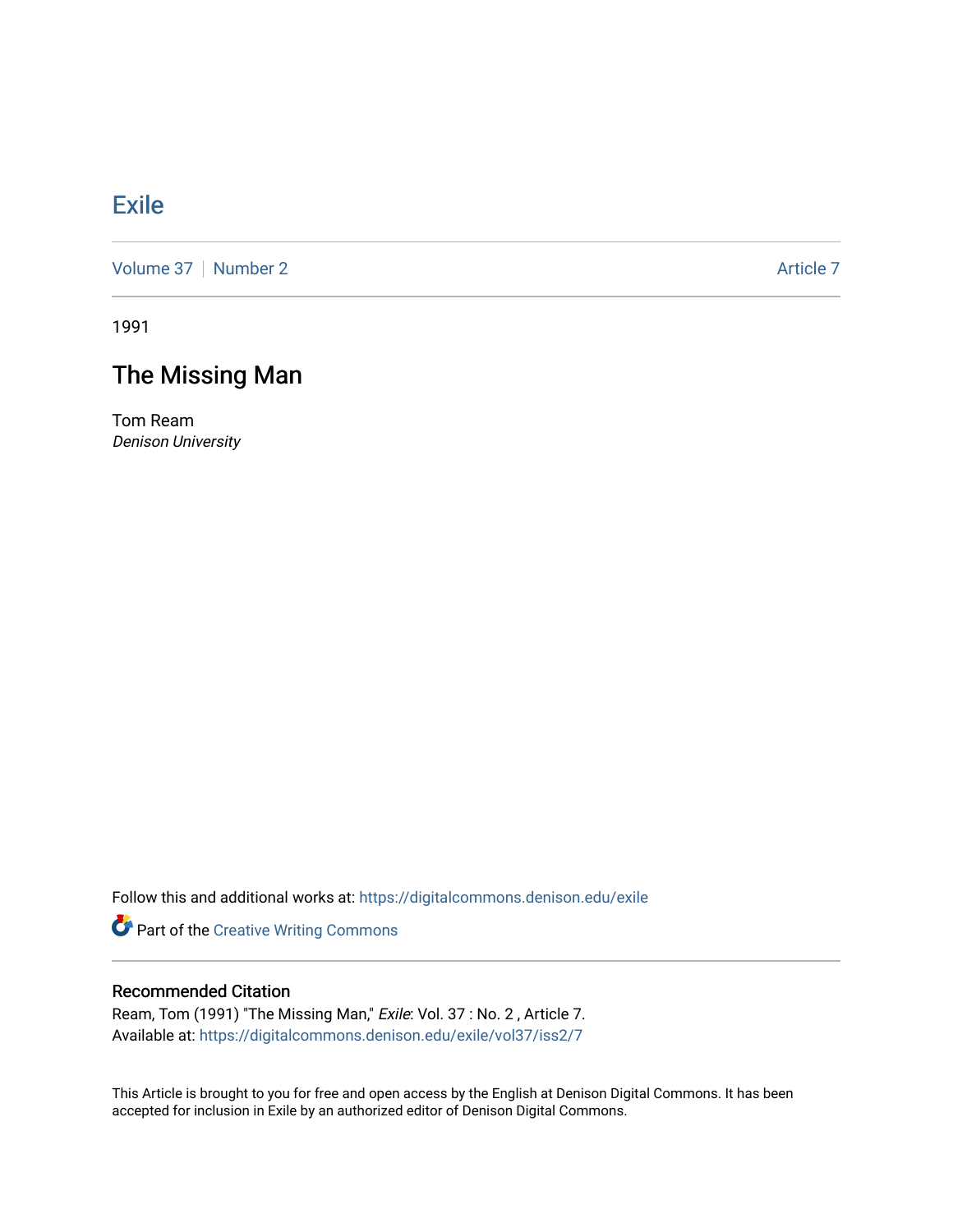## **The Missing Man**

Julio walked the wall he had just made. It was cinder block. A grey and light looking wall. It was his custom to walk his walls when he was done. That isn't to say that he was balancing on his wall. That would be stupid and might ruin the job. He just walked up and down next to it a couple of times to make sure he hadn't missed a spot. There had been a space in one wall that he'd built on the top floor of a small building. How he didn't notice the opening was a mystery to his boss. Julio didn't wonder why the opening was there, he knew he was capable of this kind of incompetence. That is why he walked his wall his light looking cinder block wall; to make sure he hadn't skipped an opening.

There was no hole this time but that didn't mean he hadn't left one. Julio had a hard time seeing his mistakes. When he missed the spot on the top floor of that small building his boss thought that it must have been difficult for Julio to create a space in his walls. But Julio was ready for the complaint. He replied "But sir. Do you not have anything missing? It would be strange to me if you did not."

His walking the walls he had just made was a small concession to his foreman who expected him to be more than himself. He kept this understanding clearly in his head while he walked.

When he was done walking his wall and was sure that his foreman would have no complaints, he looked to see what time it was. His silver watch tucked in his pocket, couldn't tell him. He pulled it out anyway, even though it had been some time since it had worked, and watched the low afternoon sun reflect off the watch face and onto his wall. All that told him was that it was hot.

"Hey Julio," his foreman yelled. "It's four forty-five. You got some time left." Julio was sure he was done for the day, but made busy until his boss was sure of it too.

"Okay Julio. You can go. No holes in your wall today?"

"No. No holes." Julio was ready to leave. And he did.

Julio walked, a different walk, home. He walked, slow and comfortable, down the street a few blocks. He was not in the city but in a neighborhood. Clean but not nice houses passed on either side of him. Actually, he passed them. He didn't wonder about them, and he didn't care who lived in them. He wasn't even curious about a boy who walked up to him on his walk and asked, "Where you goin?" Julio didn't break his stride. He just said, "Home," and kept walking. It wasn't until he came to the end of the neighborhood, where he saw a stone mason putting rock up against a wall a light cinder block wall, that he quit his stride.

"Excuse me sir." Julio said. "What are you doing?"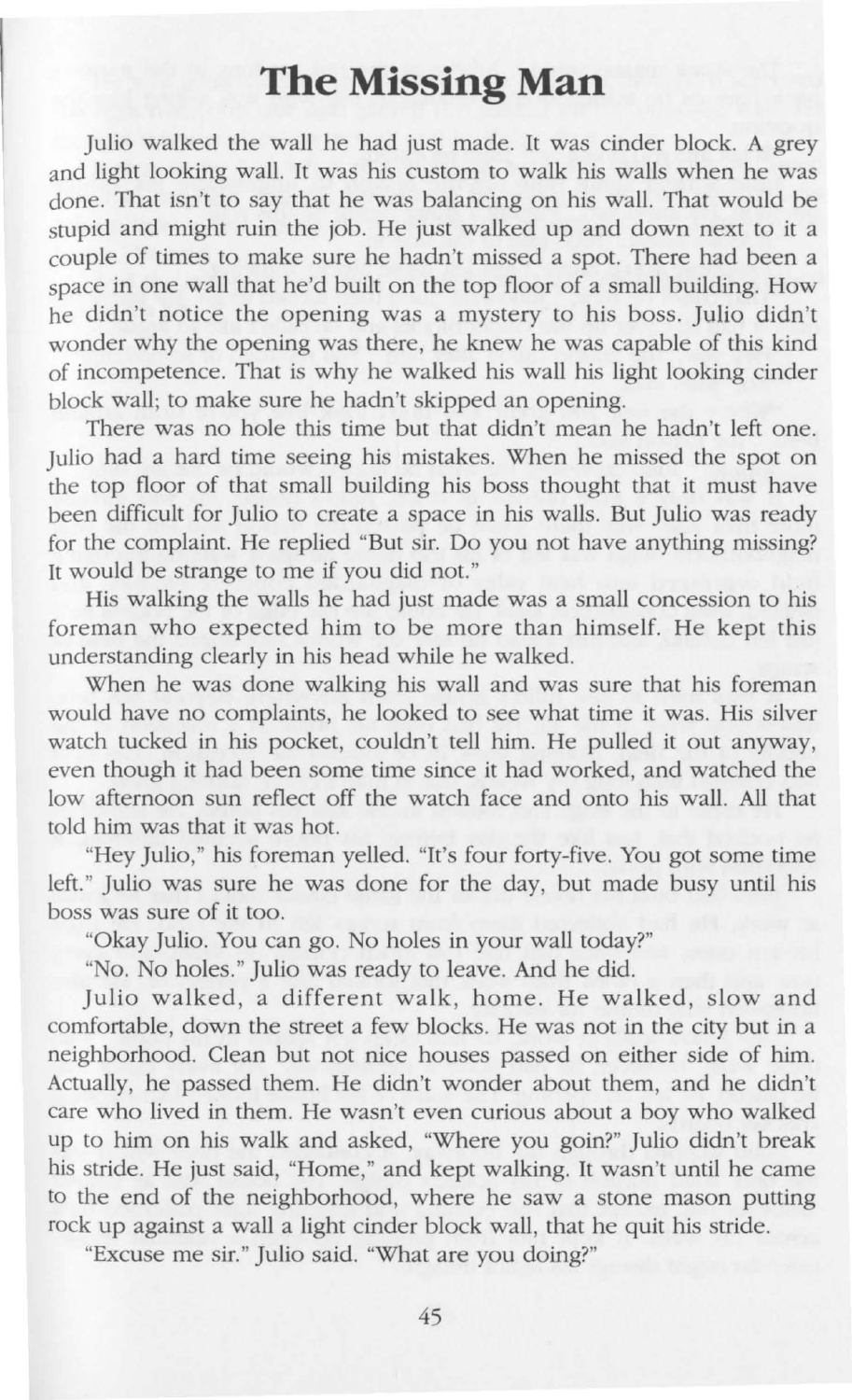The stone mason turned. Julio saw the red tendons in the mason's neck flare as he turned from a crouch to see who was asking him the question.

"What are you doing sir?" Julio repeated.

Julio waited some time for the mason to understand his simple question. He answered, "Putting a stone facing on this wall. "

"It looks heavy," Julio said to the mason.

"I suppose you'd rather I just left these blocks showing. "

"That could be nice, " Julio said. Julio then turned to go. He knew the mason had to cover up the cinder blocks and he didn't like to argue.

"Hey you," the mason called after him. "You retarded or something?"

"No," Julio said.

"Where the hell you goin? You don't look like you're from around here, " the mason said .

"Home. " Julio confessed for what he hoped would be the last time.

It was only a mile outside of town, Julio's house. He was already more than half way there when he passed the mason and left the neat neighborhood. What was left of his trip home he spent walking through a field organized into neat piles of disguarded concrete chunks, and twisted, used construction steel. He could see the edge of the houses he'd just left behind, and just ahead he saw the woods that edged the field of scraps.

It was hard to see Julio's house from anywhere beyond ten feet, unless you were in the air. He had built his home in a recession in the middle of the field. Nothing grew in or around the recession. The field was covered with long dry weeds, but in Julio's crater, nothing grew.

He came to the edge and looked in. He saw his house. He smiled as he noticed that, just like the day before, his house seemed different. It filled him with pride.

Julio had built his house out of the same cinder blocks that he loved at work. He had collected them from scraps left in the field. He used broken ones, and ones that had too much cement on them, and every now and then a block from work that looked like a perfect fit. He also borrowed little mortar for stability .

Like Julio's walls at work, he had often left spaces in his home. With these walls, however, he had done it methodically. For every block that he placed, he left an opening. The walls of his house looked like standing checker boards.

Julio stepped through the doorway. It contained the door which was the only solid portion of his house's design. His house was as unique inside as out, except that the evening and morning light patterned light across his walls. It kept him from pinning up even a calendar inside. calendar might disrupt his light's design.